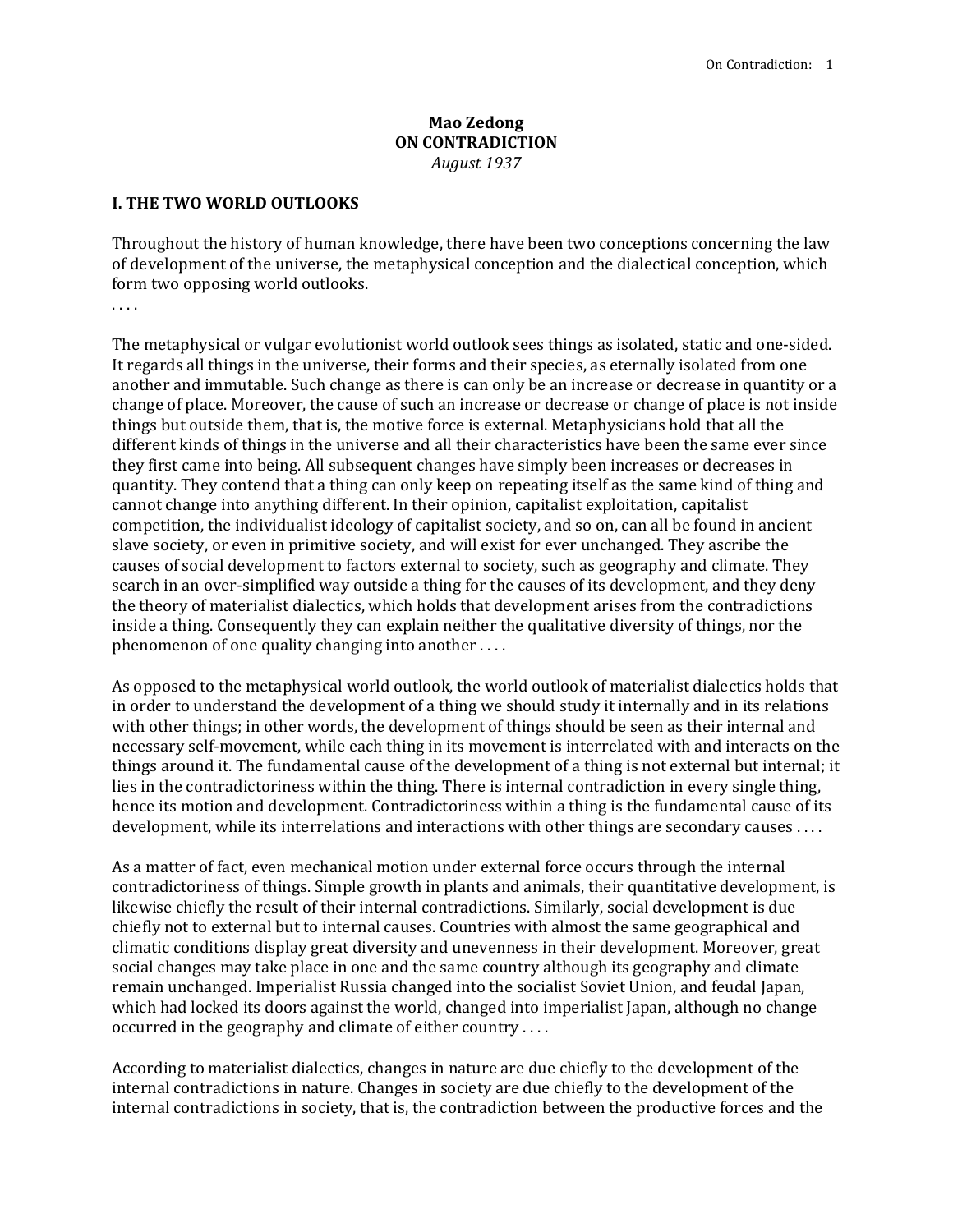relations of production, the contradiction between classes and the contradiction between the old and the new; it is the development of these contradictions that pushes society forward and gives the impetus for the supersession of the old society by the new. Does materialist dialectics exclude external causes? Not at all. It holds that external causes are the condition of change and internal causes are the basis of change, and that external causes become operative through internal causes. In a suitable temperature an egg changes into a chicken, but no temperature can change a stone into a chicken, because each has a different basis . . . . In battle, one army is victorious and the other is defeated, both the victory and the defeat are determined by internal causes The one is victorious either because it is strong or because of its competent generalship, the other is vanquished either because it is weak or because of its incompetent generalship; it is through internal causes that external causes become operative . . . . This dialectical world outlook teaches us primarily how to observe and analyze the movement of opposites in different things and, on the basis of such analysis, to indicate the methods for resolving contradictions. It is therefore most important for us to understand the law of contradiction in things in a concrete way.

## **II. THE UNIVERSALITY OF CONTRADICTION**

.#.#.#.

The interdependence of the contradictory aspects present in all things and the struggle between these aspects determine the life of all things and push their development forward. There is nothing that does not contain contradiction; without contradiction nothing would exist. Contradiction is the basis of the simple forms of motion (for instance, mechanical motion) and still more so of the complex forms of motion.

.#.#.#.

Lenin illustrated the universality of contradiction as follows:

In mathematics:  $+$  and  $-$ . Differential and integral. In mechanics: action and reaction. In physics: positive and negative electricity. In chemistry: the combination and dissociation of atoms. In social science: the class struggle.

In war, offence and defense, advance and retreat, victory and defeat are all mutually contradictory phenomena. One cannot exist without the other. The two aspects are at once in conflict and in interdependence, and this constitutes the totality of a war, pushes its development forward and solves its problems.

.#.#.#.

Opposition and struggle between ideas of different kinds constantly occur within the Party; this is a reflection within the Party of contradictions between classes and between the new and the old in society. If there were no contradictions in the Party and no ideological struggles to resolve them, the Party's life would come to an end.

Thus it is already clear that contradiction exists universally and in all processes, whether in the simple or in the complex forms of motion, whether in objective phenomena or ideological phenomena  $\dots$ . Contradiction is universal and absolute, it is present in the process of development of all things and permeates every process from beginning to end. What is meant by the emergence of a new process? The old unity with its constituent opposites yields to a new unity with its constituent opposites, whereupon a new process emerges to replace the old. The old process ends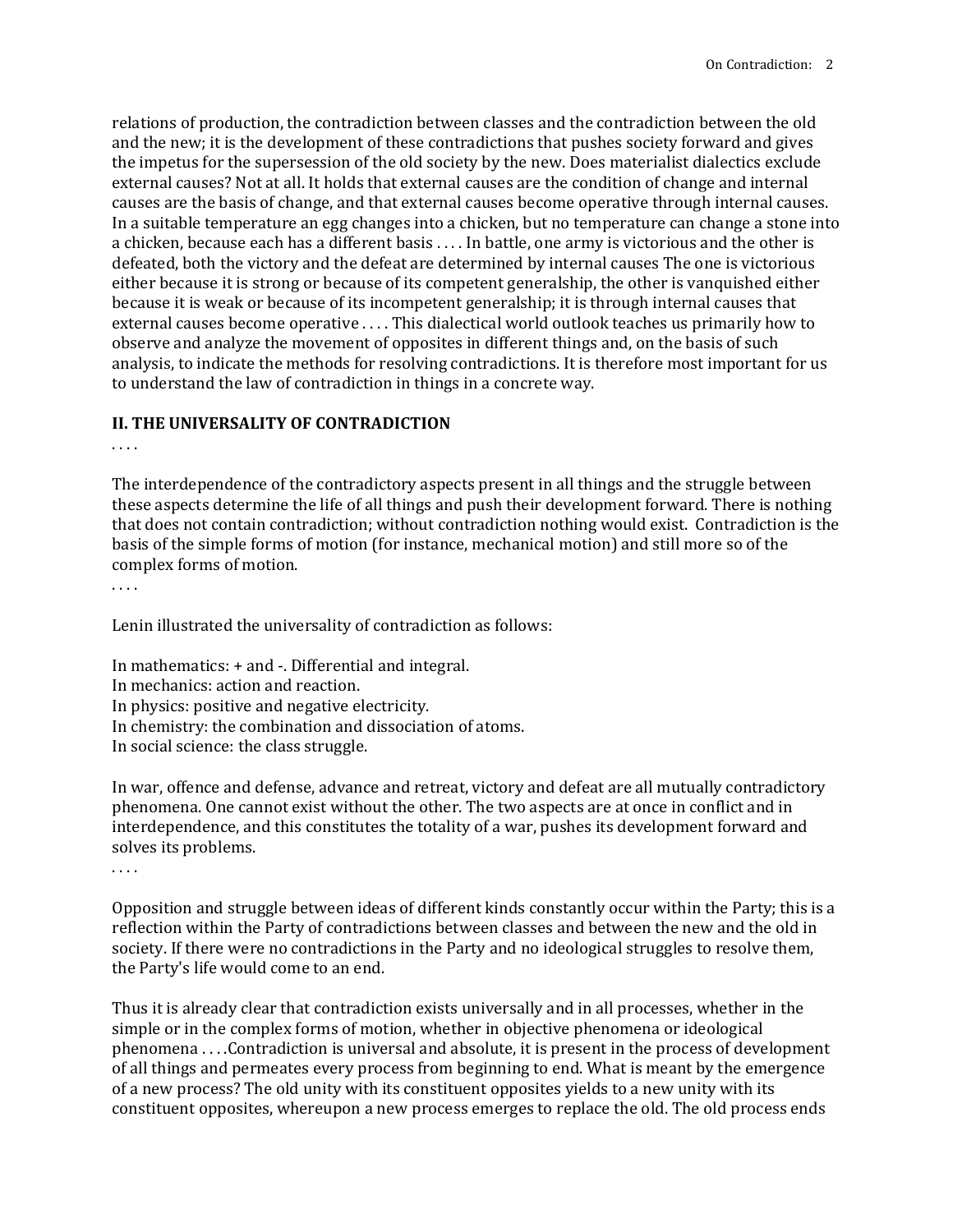and the new one begins. The new process contains new contradictions and begins its own history of the development of contradictions . . . . Chinese Communists must learn this method; only then will they be able correctly to analyze the history and the present state of the Chinese revolution and infer its future.

# **V. THE PRINCIPAL CONTRADICTION AND THE PRINCIPAL ASPECT OF A CONTRADICTION**

There are still two points in the problem of the particularity of contradiction that must be singled out for analysis, namely, the principal contradiction and the principal aspect of a contradiction.

There are many contradictions in the process of development of a complex thing, and one of them is necessarily the principal contradiction whose existence and development determine or influence the existence and development of the other contradictions. For instance, in capitalist society the two forces in contradiction, the proletariat and the bourgeoisie, form the principal contradiction. The other contradictions  $\ldots$  are all determined or influenced by this principal contradiction.

In a semi-colonial country such as China, the relationship between the principal contradiction and the non-principal contradictions presents a complicated picture. When imperialism launches a war of aggression against such a country, all its various classes, except for some traitors, can temporarily unite in a national war against imperialism. At such a time, the contradiction between imperialism and the country concerned becomes the principal contradiction, while all the contradictions among the various classes within the country (including what was the principal contradiction, between the feudal system and the great masses of the people) are temporarily relegated to a secondary and subordinate position. So it was in China in the Opium War of 1840, the Sino-Japanese War of 1894 and the Yi Ho Tuan [Boxer] War of 1900, and so it is now in the present Sino-Japanese War.

But in another situation, the contradictions change position. When imperialism carries on its oppression not by war, but by milder means--political, economic and cultural--the ruling classes in semi-colonial countries capitulate to imperialism, and the two form an alliance for the joint oppression of the masses of the people. At such a time, the masses often resort to civil war against the alliance of imperialism and the feudal classes, while imperialism often employs indirect methods rather than direct action in helping the reactionaries in the semi-colonial countries to oppress the people, and thus the internal contradictions become particularly sharp. This is what happened in China in the Revolutionary War of 1911, the Revolutionary War of 1924-27, and the ten years of Agrarian Revolutionary War after 1927 . . . .

When a revolutionary civil war develops to the point of threatening the very existence of imperialism and its running dogs, the domestic reactionaries, imperialism often adopts other methods in order to maintain its rule; it either tries to split the revolutionary front from within or sends armed forces to help the domestic reactionaries directly. At such a time, foreign imperialism and domestic reaction stand quite openly at one pole while the masses of the people stand at the other pole, thus forming the principal contradiction that determines or influences the development of the other contradictions. The assistance given by various capitalist countries to the Russian reactionaries after the October Revolution is an example of armed intervention. Chiang Kai-shek's betrayal in 1927 is an example of splitting the revolutionary front.

But whatever happens, there is no doubt at all that at every stage in the development of a process, there is only one principal contradiction, which plays the leading role.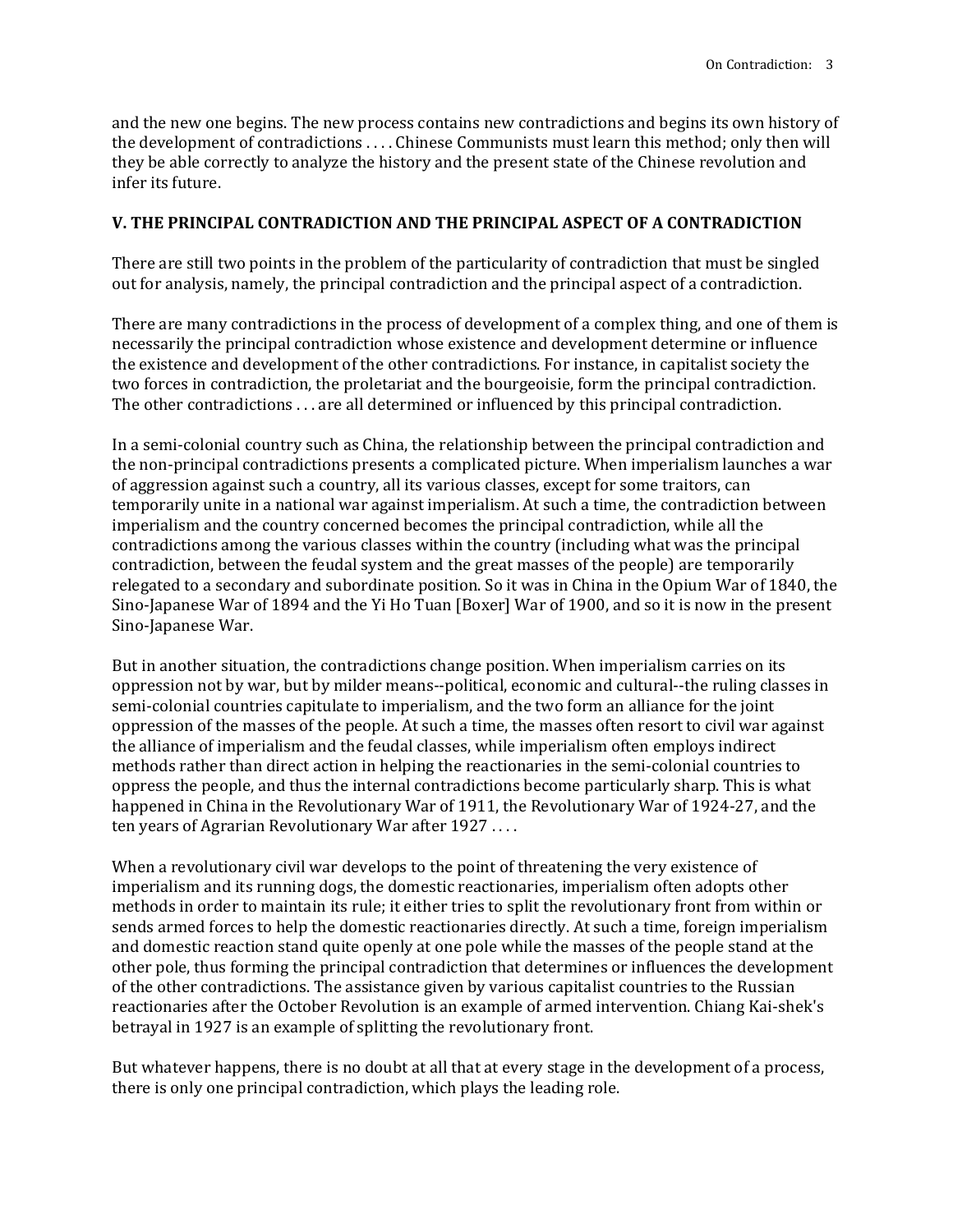Hence, if in any process there are a number of contradictions, one of them must be the principal contradiction playing the leading and decisive role, while the rest occupy a secondary and subordinate position. Therefore, in studying any complex process in which there are two or more contradictions, we must devote every effort to funding its principal contradiction. Once this principal contradiction is grasped, all problems can be readily solved  $\dots$ . There are thousands of scholars and men of action who do not understand it, and the result is that, lost in a fog, they are unable to get to the heart of a problem and naturally cannot find a way to resolve its contradictions. .#.#.#.

In studying the particularity of contradiction, unless we examine these two facets--the principal and the non-principal contradictions in a process, and the principal and the non-principal aspects of a contradiction--that is, unless we examine the distinctive character of these two facets of contradiction, we shall get bogged down in abstractions, be unable to understand contradiction concretely and consequently be unable to find the correct method of resolving it .  $\dots$  Moreover, it is these concrete features of a contradiction and the changes in the principal and non-principal aspects of a contradiction in the course of its development that manifest the force of the new superseding the old. The study of the various states of unevenness in contradictions, of the principal and non-principal contradictions and of the principal and the non-principal aspects of a contradiction constitutes an essential method by which a revolutionary political party correctly determines its strategic and tactical policies both in political and in military affairs. All Communists must give it attention.

## **VI. THE PLACE OF ANTAGONISM IN CONTRADICTION**

The question of the struggle of opposites includes the question of what is antagonism. Our answer is that antagonism is one form, but not the only form, of the struggle of opposites.

In human history, antagonism between classes exists as a particular manifestation of the struggle of opposites. Consider the contradiction between the exploiting and the exploited classes. Such contradictory classes coexist for a long time in the same society, be it slave society, feudal society or capitalist society, and they struggle with each other; but it is not until the contradiction between the two classes develops to a certain stage that it assumes the form of open antagonism and develops into revolution  $\dots$ 

Before it explodes, a bomb is a single entity in which opposites coexist in given conditions. The explosion takes place only when a new condition, ignition, is present. An analogous situation arises in all those natural phenomena, which finally assume the form of open conflict to resolve old contradictions and produce new things.

It is highly important to grasp this fact. It enables us to understand that revolutions and revolutionary wars are inevitable in class society and that without them, it is impossible to accomplish any leap in social development and to overthrow the reactionary ruling classes and therefore impossible for the people to win political power. Communists must expose the deceitful propaganda of the reactionaries, such as the assertion that social revolution is unnecessary and impossible. They must firmly uphold the Marxist-Leninist theory of social revolution and enable the people to understand that social revolution is not only entirely necessary but also entirely practicable, and that the whole history of mankind and the triumph of the Soviet Union have confirmed this scientific truth.